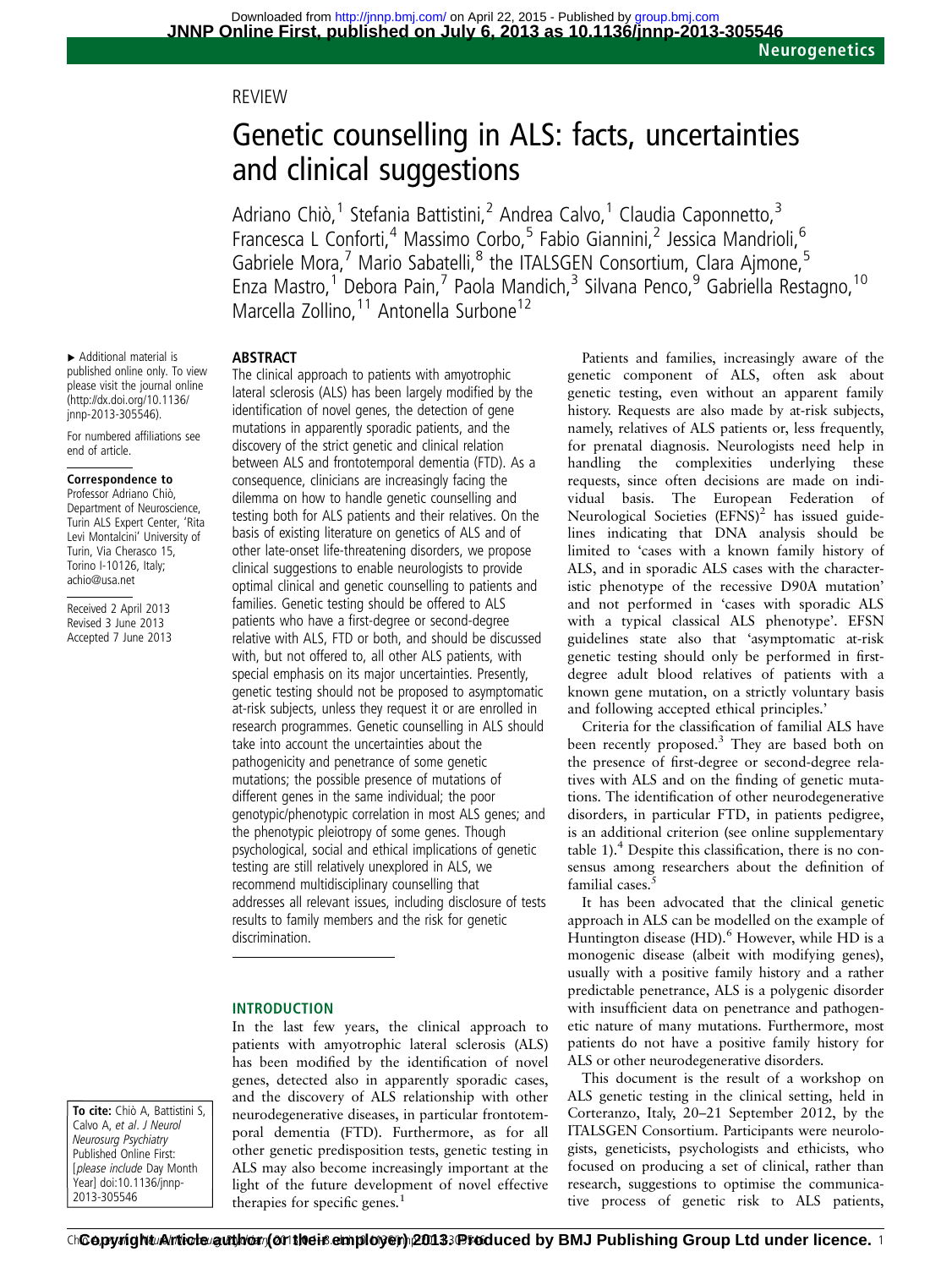including discussion of medical, psychological, social and ethical implications.

Notably, reimbursement policies for genetic testing and counselling vary in countries with a different health system, also on the basis of the test required. In many countries, genetic testing in apparently sporadic cases is not reimbursed. In the USA, private insurances may deny reimbursement for genetic testing or counselling, especially in the absence of effective preventive or therapeutic measures. By contrast, in countries with socialised medicine, such as Italy, the public health system covers most instances of genetic testing and counselling, when requested by a specialist and considered clinically relevant. Yet, since the basic principles of genetic counselling, including its non-directiveness, are similar across cultures, our clinical suggestions, while born in the Italian context, are not limited to it and are intended for professionals involved in ALS care.

### THE DISEASE

ALS is a neurodegenerative disorder of adult life, characterised by a progressive involvement of upper and lower motor neurons at spinal and bulbar level. The diagnosis of ALS remains clinical, supported by paraclinical exams.<sup>2 7</sup> Currently, no specific biomarkers of the disease are available, the only exception being the finding of mutations of ALS-related genes and reduced SOD1 dismutation activity.<sup>7</sup> The only defined risk factors are older age and male gender. No 'strong' environmental factors have been identified, possible exceptions being cigarette smoking and slim body constitution.<sup>8</sup> While ∼90% of patients appear sporadically in the population, ∼10% of cases are familial in nature.<sup>4</sup>

### ALS GENES: NOVEL DISCOVERIES AND NEW UNCERTAINTIES

The list of ALS-related genes is rapidly increasing, mainly due to the application of new technologies such as exome sequencing, but also in relation to expansion of ALS DNA banks throughout the world. About two-thirds of familial cases are caused by four genes, C9ORF72, SOD1, TARDBP and FUS.<sup>4</sup> <sup>9</sup> At least 12 other less common genes and loci are known (see online supplementary table 2); for the remaining cases, the genetic cause is still unknown. However, wide areas of uncertainty persist also with the best known gene mutations.

### Frequency of ALS-related genes

The frequency of ALS-related genes is unevenly distributed in different populations. For example, SOD1 mutations account for ∼10% of ALS cases in Sweden and Finland, with the p. D90A homozygous mutation being by far the most common missense mutation, $10$  while they are found in less than  $1\%$  of Dutch patients.11 Similarly, C9ORF72 is the commonest gene in Caucasian populations, $12$  but is less frequent in patients of Chinese or Japanese ancestry.<sup>13</sup><sup>14</sup>

### Are all mutations pathogenic?

In many cases, we do not have a clear evidence of the pathogenic role of some mutations. Even for SOD1, the most widely studied gene, the demonstration of pathogenic nature of some of the reported missense, nonsense and deletion mutations is poor.<sup>10</sup> A recent paper described four familial ALS pedigrees discordant for two SOD1 mutations (p.D90A and p.E100 K), raising questions about the heterogeneity of ALS in individual pedigrees and the pathogenic nature of p.E100 K mutation.<sup>15</sup> In the case of C9ORF72, the limitation comes from laboratory techniques. Its pathogenic mutation is a GGGGCC

hexanucleotide expansion in the first intron of the gene. According to data from Southern blot analysis, the number of repeats is up to more than  $1000<sup>16</sup>$  However, in most laboratories the expansion is searched with Sanger technology, not allowing to identify more than ∼80 repeats.

### How high is the penetrance of gene mutations?

In general, one problem in determining penetrance is that the age-dependent likelihood of phenotypic manifestation of a genetic mutation is often drawn from a population sample of pooled data. When confronted with individual patients and their families in a clinical setting, these data are difficult to apply, as each pedigree carries a specific penetrance, which may shift across generations, due to marriage, other genetic modifiers or anticipation phenomenon.

Additionally, specific data on the penetrance of different mutations of ALS-related genes are still limited. For SOD1, some mutations have a high penetrance (eg, p.A4V, homozygous p.D90A) and others low penetrance (p.N19S, heterozygous p. D90A, p.I113T).<sup>10</sup> Several missense and nonsense mutations have been described in single families or isolated patients, preventing the possibility of drawing firm conclusions about their penetrance. Mutations in the FUS gene seem to have quite a high penetrance, while those of TARDBP probably vary according to the involved codon. Data on C9ORF72 hexanucleotide expansion are now starting to accumulate. A penetrance rate of 50% at 60 years, and an almost full penetrance at 80 years have been estimated.12 Yet these figures should be considered with caution since no systematic assessment has been performed in large numbers of healthy controls of different ancestry. Two other areas of uncertainty are whether a premutation size does exist, and whether an anticipation phenomenon is present, similarly to what is reported for other diseases with repeat expansion.<sup>17</sup>

### Is ALS an oligogenic disease?

Mutations of two ALS-related genes in the same patient are increasingly described both in familial and apparently sporadic patients,<sup>18'19-21</sup> suggesting, at least in some cases, that multiple genetic factors are necessary to develop ALS or determine its phenotype.

### Is there a genotypic–phenotypic correlation in ALS-related genes?

Familial and sporadic ALS cases are clinically indistinguishable, although some differences between gene-related phenotypes have been identified. For example, C9ORF72 than any other gene, is more frequently associated with comorbid FTD and psychotic-like symptoms both in the index case and in the extended family. Several other ALS-related genes may cause disorders different from ALS (see online supplementary table 2). FUS mutations are often characterised by a young age at onset (<35 years), a rapid clinical course and death occurring within 18 months.<sup>9</sup> SOD1 mutations are extremely heterogeneous, the onset varying between the first and the eighth decade, and rate of progression going from very rapid (p.A4VV) to exceptionally slow (p.G93D, p.L144F).<sup>10</sup> Therefore, with few exceptions, the clinical picture of a single patient cannot guide the genetic analysis, unless the gene has been already found in other family members.

### Are there susceptibility genes for ALS?

In sporadic patients, several genes and loci have been proposed to be related to an increased risk, or to modify onset or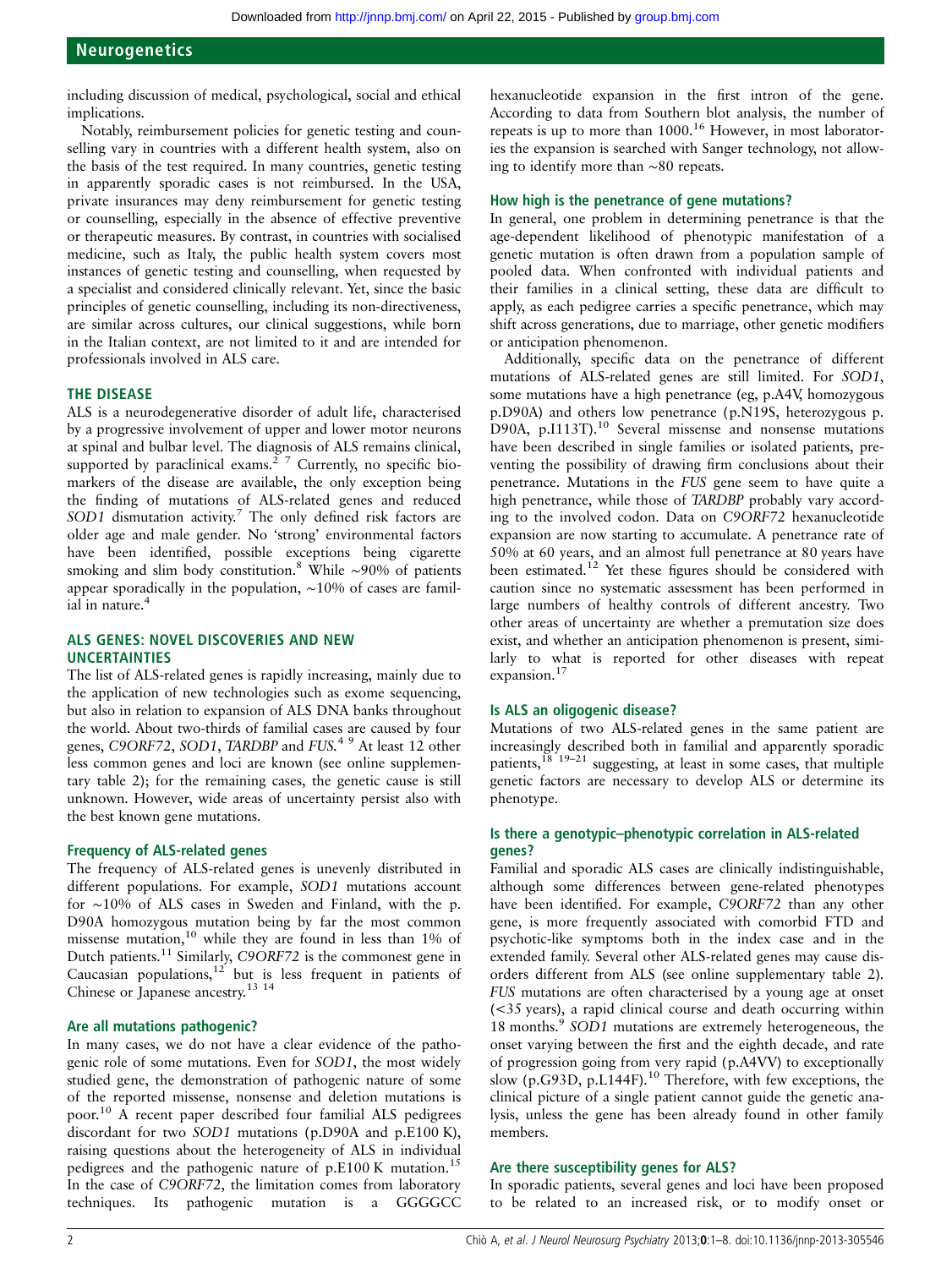progression. Only few of them have been replicated in independent studies and in different populations, the most notable being mutations of ATXN2, UNC13A, ANG, SMN1 and SMN2.<sup>22</sup> Reasons not to offer genetic testing for these mutations in a clinical setting are: (1) none of them is necessary or sufficient to cause ALS, (2) molecular tests have low sensitivity and specificity, (3) there are no feasible preventive options at present and (4) it is difficult to correctly convey a probabilistic risk to patients and relatives with such high uncertainty.

### FAMILIAL AND SPORADIC ALS: DOES THIS DICHOTOMY STILL HOLD?

Classically, ALS cases have been distinguished between those with a positive family history for ALS and those without other cases in the family. However, this distinction does not hold anymore. First, patients with and without genetic mutations do not show any clear-cut clinical difference, with the possible exception of those carrying the C9ORF72 expansion, who are often associated with FTD, psychotic-like symptoms and extrapyramidal features. Second, pathogenic mutations of ALS-related genes have been found, up to 10% in some series.<sup>19</sup> in apparently sporadic ALS; a lack of family history is ascribed to several factors, namely a non-informative family history, misdiagnosis of a relative, early death of relatives for other causes, low gene penetrance, denial of the disease, non-paternity.<sup>22</sup> Third, family size influences the probability of identifying other affected members<sup>23</sup> with members of small families having a higher probability of appearing sporadic, particularly when related to medium-low penetrance gene mutations. Fourth, relatives of apparently sporadic ALS patients have an eightfold increased risk of developing ALS compared with the general population.24 Fifth, studies on twins have shown that hereditability for ALS accounts for up to 60%, while environmental factors account for the remaining  $40\%$ <sup>25</sup> Sixth, the possibility of de novo mutations, occasionally demonstrated with FUS and less commonly with SOD1.<sup>26</sup> <sup>27</sup>

### CLINICAL BOUNDARIES OF ALS AND THEIR RELATION TO ALS HEREDITABILITY

The recent discovery of C9ORF72 expansions as the most relevant mutation involved in both ALS and FTD, which can manifest together in the same patient or coexist in the family, has complicated the definition of 'positive family history'.<sup>34</sup>

Clinically incomplete forms of motor neuron disease, that is, progressive muscular atrophy (PMA) or primary lateral sclerosis (PLS), are not included in the revised El Escorial classification, which has been conceived to be used for the selection of patients for clinical trials.<sup>7</sup> However, cases with pure PLS have been described to occur within familial ALS pedigrees,<sup>28</sup> and patients with apparently sporadic PMA carry mutations of ALS-related genes with a frequency similar to sporadic ALS cases, demonstrating a genetic overlap between the three phenotypes<sup>29</sup>; this aspect has been acknowledged by the revised El Escorial classification with the inclusion of the category of 'Clinically definite familial–laboratory supported ALS'. 7

### PSYCHOLOGICAL, SOCIAL AND ETHICAL CONSEQUENCES OF GENETIC TESTING

The identification of a causal mutation in ALS patients has profound effects on their family, since all biologic members may be at risk of having inherited the mutation. The whole family may experience emotional, psychological, ethical and legal implications.<sup>17</sup> Psychological effects involve uncertainties about the predictivity of genetic testing, sometimes uninformative, for the

positive subject, concerns about relatives and different attitudes toward sharing genetic information with family members. Motivations to pursue a test are various and include the wish to reduce anxiety, future and reproductive planning, lifestyle changes,<sup>6</sup> altruism in contributing to research and acquisition of knowledge for the benefit of offspring and relatives.<sup>30</sup> Reasons to refuse a predictive test include fear of the results, inability to face the risk of developing the disease, wish to maintain hope, desire to spare relatives worry if tested positive.<sup>6</sup> Moreover, subjects who are negative to a predictive test may experience a feeling of isolation and estrangement up to a sense of guilt toward their positive relatives (known as survivor guilt).<sup>31</sup>

### DISCLOSURE OF GENETIC TEST RESULTS TO FAMILY MEMBERS

The issue of disclosure of genetic knowledge to family members will increasingly involve ALS patients and professionals. Studies in oncology have shown that most mutation carriers are eager to share the information, and often reconnect with distant family members. Some, however, prefer not to disclose their results due to estranged family relationships, unresolved conflicts, perceived or actual vulnerability and receptivity of relatives, or uncertainties about whether relatives would wish to be informed.<sup>32</sup> Professional ethics codes support the notion that health professionals' obligation is toward the patient, unless there is a risk of serious harm to others, and concur that they should respect their patients' decisions with regard to disclosure.<sup>33</sup> Though no 'Duty to Warn' applies to genetic testing,  $34$ physicians caring for ALS patients may be caught in a quandary, especially when caring for more family members at once.<sup>35</sup> They will require training and support in discussing these issues with their patients and responding to relatives' questions.<sup>36</sup> The American Society of Clinical Oncology, for example, urges oncologists to clearly explain the nature of the genetic information and its potential relevance to patients' families, while refraining from being judgmental, through repeat encounters and proper counselling referrals.<sup>33</sup>

### ETHICAL AND LEGAL IMPLICATIONS OF GENETIC TESTING

The ethical and legal implications of genetic testing include: information and informed consent, right to be tested or not, rights of others, patients' and professionals' responsibility to share results with at-risk relatives, confidentiality and privacy, risk of discrimination, consequences of prenatal diagnosis, and samples' property and disposal. These issues have been widely studied in the context of cancer susceptibility and continue to be analysed as genetic testing becomes increasingly common and complex, and is often unrelated to available preventive or treatment measures.37–<sup>39</sup>

Genetic discrimination against asymptomatic individuals or their relatives on the basis of actual or presumed genetic differences or characteristics has occurred in recent history.<sup>40</sup> Mutation carriers can be subject to different forms and degrees of discrimination in life or health insurance, at the workplace, in the process of adoption or in seeking higher education. They may also experience more subtle forms of estrangement and rejection by their families or communities, being perceived as less-than-ideal partners or parents. Similar concerns have also been reported among genetic experts and oncologists.<sup>41</sup> Issues of genetic privacy and discrimination have been widely addressed in their ethical aspects at national and international level through regulatory measures and legislation.<sup>42</sup> The Genetic Information Nondiscrimination Act (GINA) in the USA and the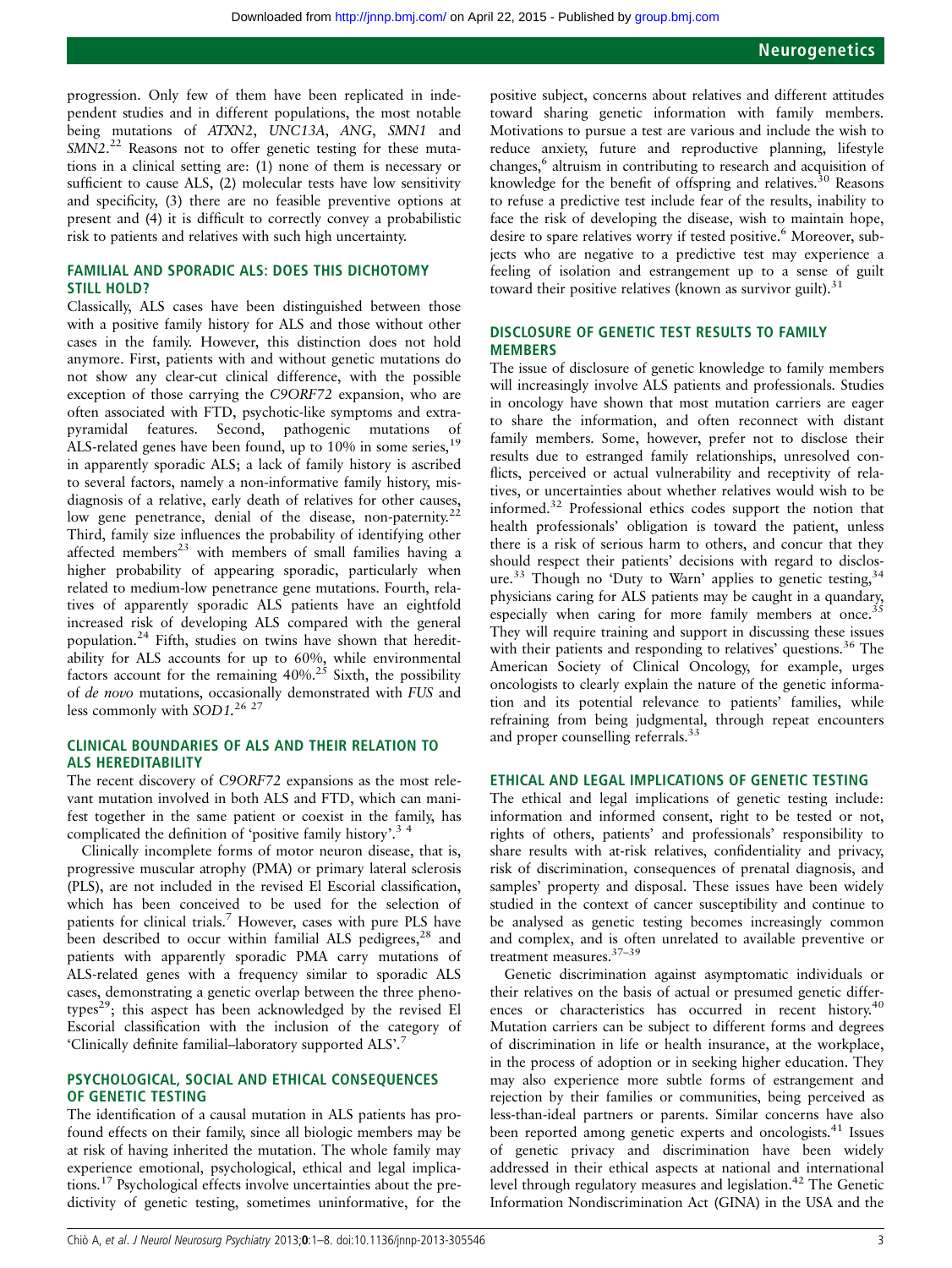### **Neurogenetics**

European regulation are examples of effective regulation applicable to ALS mutation carriers.<sup>43</sup> <sup>44</sup>

### AN ALGORITHM FOR GENETIC TESTING: CLINICAL RELEVANCE AND AVAILABILITY OF AN EFFECTIVE TREATMENT

In the clinical setting, genetic testing may be categorised according to clinical relevance and availability of an effective treatment.<sup>45</sup> Clinical relevance is related to the test reliability to predict a high risk for the disease, therefore including the concept of high penetrance. An example of high clinical relevance is Huntingtin (HTT) for HD, while of low clinical validity is ApoE for Alzheimer disease. Availability of an effective treatment refers to treatments that can cure, improve or prevent a disease, as in phenylketonuria or Wilson's disease (ATP7B gene).

Today, all ALS-related genes are characterised by the absence of an effective treatment or preventive measures, although some of them have a relatively high clinical relevance (figure 1). Therefore, for asymptomatic at-risk relatives of ALS patients, the absence of both dimensions does not justify the genetic test on either medical and social grounds. On the contrary, in subjects already affected by ALS, genetic testing is justified as a support to the clinical diagnosis and, to a lesser degree, to prognosis.<sup>7</sup>

### CLINICAL SUGGESTIONS FOR GENETIC COUNSELLING AND TESTING

It should be understood and discussed with all patients that, once genetic testing is performed in one member (patient or relative), the entire biological family is inevitably involved in the genetic knowledge derived from the test of the index case, while not all patients or at-risk relatives may wish to be tested or to know the results of genetic testing. The 'Right Not to Know' is a necessary corollary of the principle of autonomy and a basic





principle of human clinical genetics recognised by most international regulatory statements and legislation.<sup>30</sup><sup>44</sup> It should be noted, however, that in the ethical debate surrounding genetic testing some authors claim that such a right amounts to a 'Right to Ignorance' and is not an expression of true autonomy. They rather invoke the individual's responsibility to seek and share genetic information in view of family and community ties. As the issues of autonomy, right not to know, privacy and duty to warn are now being revisited by authoritative sources, such as the American College of Medical Genetics and Genomics in its latest recommendations of March 2013, and—to a lesser extent —by medical specialty societies, also neurologists and geneticists involved in testing for ALS should become familiar with the evolution of the ethical debate in clinical genetics in order to provide appropriate counselling to their patients and family members.<sup>38</sup> 39 46-50

Before proposing genetic testing, it is mandatory to obtain in all ALS patients a detailed three-generation pedigree that captures the presence of ALS, FTD, other dementias, Parkinsonism and psychiatric conditions. This should include age at disease onset, diagnosis and age at death. Medical records and, if available, autopsy studies, are essential to clarify diagnoses. Patients should be allowed to have an exhaustive discussion, with a multidisciplinary team or an expert neurologist, about pros and cons of the testing before giving their consent.

#### WHO SHOULD REQUEST THE GENETIC TESTING?

Genetic testing for symptomatic ALS patients should be requested by a neurologist willing to take the responsibility to interpret and communicate the results and their meaning to the tested subject. Otherwise, the subject should be referred to dedicated or referral centres with expertise in ALS for the testing process. Genetic testing in asymptomatic at-risk subjects should be requested by a neurologist in collaboration with a clinical geneticist.

### WHO SHOULD UNDERGO THE GENETIC TEST?

All ALS patients who have a first-degree or second-degree relative with ALS, FTD or both, should be offered genetic testing. Since at least 5–10% of apparently sporadic ALS patients carry a mutation in known ALS genes and more are likely to be identified in the future, genetic testing should be discussed also with all other ALS patients, emphasising its still weak clinical significance and major uncertainties. These discussions will empower patients and family members to make informed decisions about whether or not to be tested or to enrol in clinical research protocols. At present, however, we do not recommend offering genetic testing to sporadic ALS patients, outside research protocols.

Genetic testing at present is not indicated in asymptomatic at-risk subjects and, therefore, should not be proposed. When requested by the subjects themselves, it should be performed only within the framework of a standardised protocol for asymptomatic at-risk testing in ALS expert centres. Genetic testing can be performed in asymptomatic at-risk subjects for research purposes, strictly following ethical guidelines for informed consent and pre-test and post-test counselling.<sup>2</sup>

Careful consideration is needed when the asymptomatic at-risk family members are children or adolescents. The recommendations of the European Society of Human Genetics $51$  state that 'asymptomatic at risk genetic testing of minors for conditions with adult-onset is acceptable only if preventive actions (eg, therapeutic interventions) can be initiated before adulthood'. Therefore, at present, we absolutely discourage parents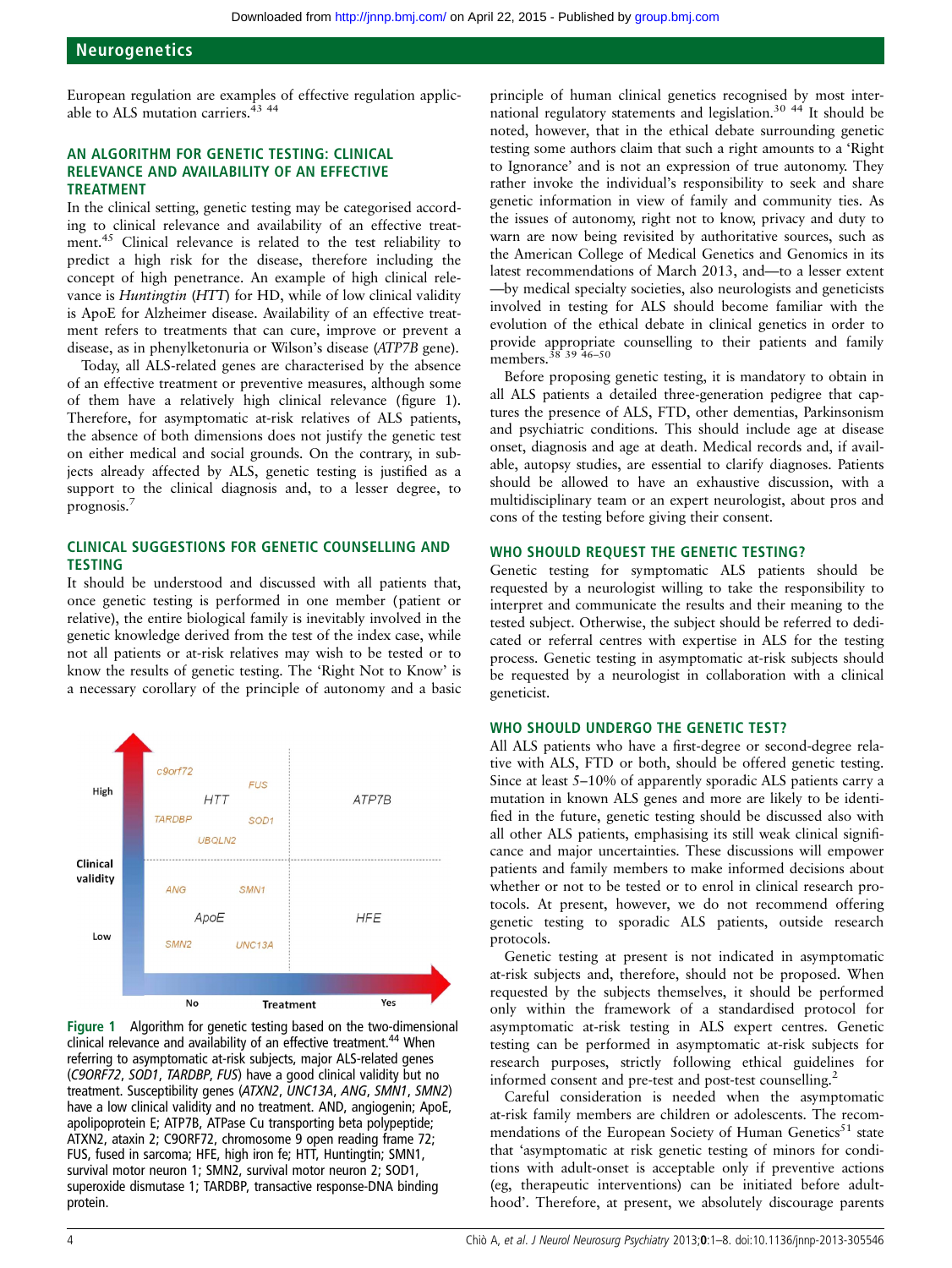from requiring ALS genetic analysis for their children, and recommend that the reasons for this conduct be explained, that is, that genetic testing removes the child's ability to make an informed decision about testing when they reach adulthood, and it carries major potential psychosocial implications.<sup>52</sup> <sup>53</sup> Similar considerations apply to preimplantation or prenatal genetic testing for ALS, which are technically feasible as demonstrated by anecdotal reports.<sup>54 55</sup> Finally, as the clinical significance of genetic testing for disease predisposition, including ALS, will increase, the ethical and psychosocial ramifications of testing incompetent subjects will need to be reconsidered.39 56

### WHY IS THE TEST REQUESTED?

### For symptomatic subjects

At present, the main reason to request a genetic test in symptomatic patients is to provide a diagnostic support. When possible, the detected mutation can be also used for prognostic purposes and for future potential targeted therapeutic and/or preventive measures. Genetic information will also help to elucidate molecular mechanisms underlying the disease.

### For asymptomatic at-risk subjects

The usefulness of genetic testing for asymptomatic at-risk subjects in the clinical setting is presently undetermined and, therefore, related to future developments. Asymptomatic at-risk testing can be proposed for research studies, provided that all relevant ethical issues are considered and standards correctly applied.

### HOW IS THE TEST OFFERED AND PRESENTED TO THE PATIENT (PRE-TEST DISCUSSION)?

After a diagnosis of ALS is established, a discussion about ALS genetics should be introduced in person, and meanings and limitations of genetic tests explained in detail. A follow-up appointment should be offered for further questions. Patients will receive an information leaflet only after a thorough discussion.

### Informed consent

The informed consent must be exhaustive and include specific statements related to present and future use of samples. In many countries, long-term storage of DNA samples is forbidden by legislation, and using clinical samples for research purposes is generally not accepted both in the USA and Europe. In some EU countries, long-term storage for clinical purposes is allowed when clearly stated in the informed consent. $44$  Given the lack of clear and uniform legislation on the difference between samples for research and clinical purposes, and on disclosure of genetic information, balancing privacy issues with potential advantages and drawbacks of sharing clinical and research genetic data with patients and their relatives, a strong partnership with patients and families is key to maximising the individual benefit of translation of genetic information, and to engage and educate research participants.<sup>39</sup> We recommend that, when allowed by national regulation, each subject be asked to indicate in the informed consent whether he/she agrees with sample storage and its use for future genetic tests in case novel genetic mutations related to ALS will be discovered. The subject will be informed of the availability of new results and will be free to decide whether to know them or not. In all cases, the subject must indicate (1) if he/she wishes to know the results, (2) with whom results could be shared by the professional, (3) to whom results should be communicated in case of patient incapacitation or death.

The presence of comorbid FTD in ALS patients should be assessed in order to establish their decision-making capacity,

particularly regarding informed consent for genetic studies.<sup>56</sup> A cognitive dysfunction not reaching the level of full-blown dementia does not impair patients' competence.<sup>57</sup> In any case, national regulations about competence should be carefully applied.

### Information leaflet

The information leaflet should include the following: (1) information about ALS, (2) the purpose, nature and consequences of the genetic testing, (3) risks involved in the procedure, (4) limitations of test interpretation (eg, other not yet identified Mendelian genes, genetic mutations that predispose to ALS), in particular regarding C9ORF72,<sup>17</sup> (5) practical information on what will happen next, (6) potential harm of test, (7) potential psychosocial, ethical and legal ramifications, (8) implications for family members, (9) available resources, including those offered by the ALS centre and (10) information on lay associations and support groups. The information leaflet should be periodically revised to reflect all significant scientific and clinical advances.

### Genetic testing in asymptomatic at risk subjects

If an at-risk relative of an ALS patient with a known genetic mutation asks to undergo genetic testing, this should be performed only after an accurate information process, including discussion of present uncertainties of ALS genetics. In particular, at-risk relatives should be made aware that even a positive test does not provide reliable information about a future development of the disease, age of onset, symptoms severity or progression rate.<sup>6</sup>

When a relative of an ALS patient with a positive family history without known genetic mutation asks for a genetic test, he/she should be informed that the DNA will be stored for further analyses in case of future identification of novel genes, and should declare whether he/she wants to be informed of the results. Phone numbers, mail or e-mail addresses, emergency contacts and responsible professionals should be listed for the person to be tested.

### The process of genetic counselling: the role of a multidisciplinary team

A multidisciplinary team, including neurologist, geneticist and psychologist, is recommended for the management of genetic counselling for asymptomatic at-risk subjects. Pretest psychological assessment should be performed through: (a) psychological interview(s), focused mainly on motivations, expectations and family dynamics; (b) specific psychological and neuropsychological tests including assessment for personality, depression, illness representation, suicidal tendency and cognitive function.

### WHERE AND HOW IS THE TEST PERFORMED?

Genetic testing should be performed in accredited medical genetics laboratories according to international quality standards.<sup>58</sup> Whenever possible, for each positive sample, a second test on a new blood sample is recommended.

Both in-house developed and commercial assays should be validated before use. The identification of point mutation and small del/ins is performed with Sanger sequencing method. For expansions detection the Repeat Primed PCR (RP-PCR) protocol is followed.16

### WHAT GENES SHOULD BE TESTED?

According to the available literature which mostly refers to population of Caucasian or East Asian ancestry, two-thirds of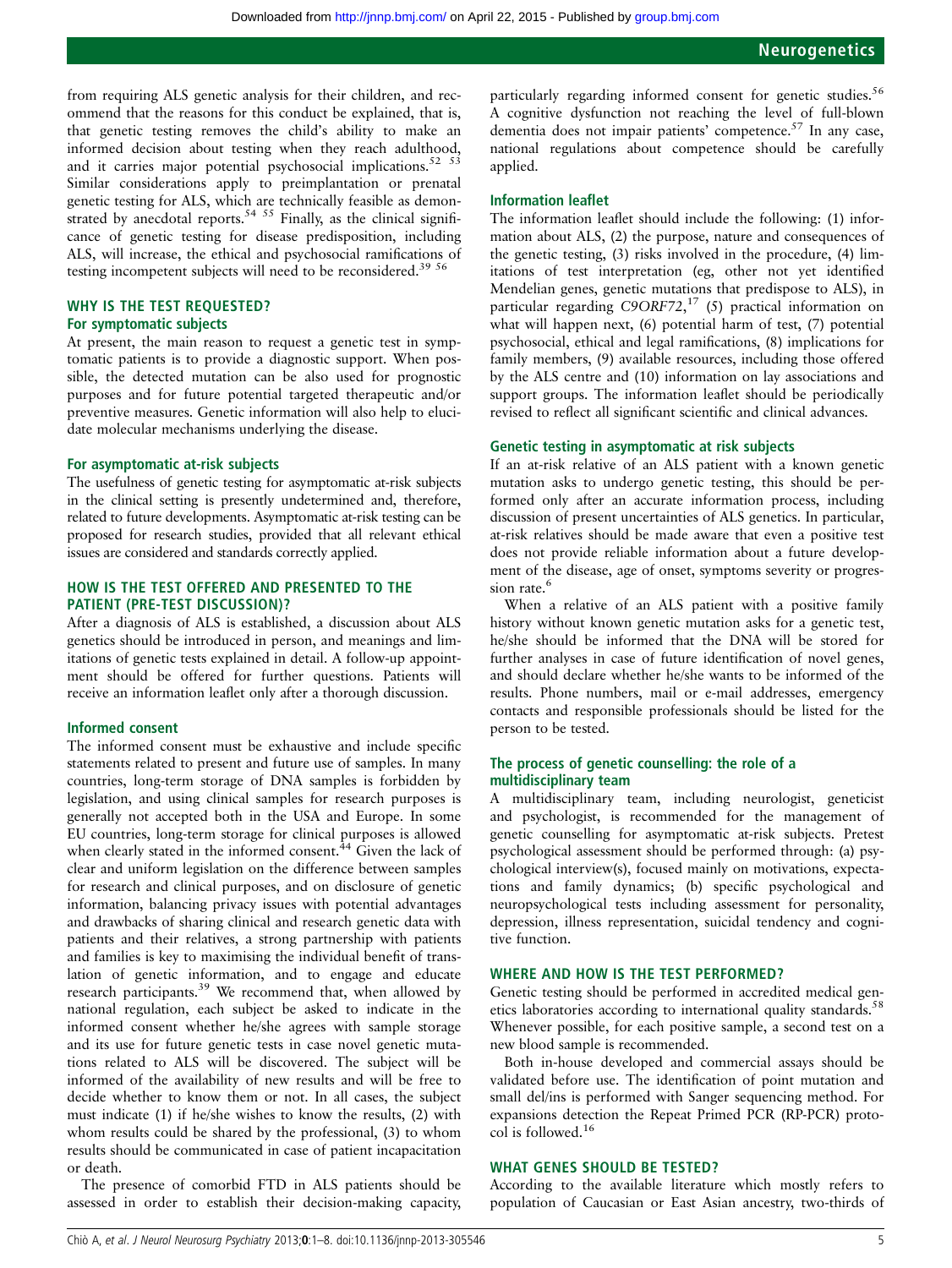mutations are found in four genes, C9ORF72, SOD1, TARDBP and FUS. Therefore, these genes should be considered for a routine diagnostic protocol. C9ORF72 testing is worthwhile in sporadic patients as this gene has been shown to be present in a significant proportion of such cases, as well as in ALS patients with relatives affected by FTD, while the other genes are more rarely found in sporadic cases. If these four genes are negative, second-level genetic analysis can be performed, assessing other ALS-related genes, according to the country-specific genetic epidemiology when available. UBQLN2 should be tested in presence of a suspected X-linked dominant inheritance. The list of genes should be periodically modified along with increasing knowledge of ALS genetics.

In order to guide the genetic laboratory, the following demographic and clinical information should be provided by the proponent physician: (1) gender, (2) age and site of onset, (3) comorbidities (in particular FTD and extrapyramidal features), (4) other members affected by ALS or FTD and their relationship with the index case, (5) ethnicity, (6) place of birth and area of origin of parents and grandparents. This information is very important to avoid the risk of inadvertently performing an asymptomatic at-risk test outside the proper counselling context and procedures.

Although some genes have been proposed as ALS modifiers (ie, ATXN2, UNC13A, SMN1 and SMN2), these should not be performed for clinical purposes, but reserved only for the research setting.

### WHAT INFORMATION SHOULD BE INCLUDED IN THE GENETIC REPORT?

The report should contain demographic information, detailed list of the genes tested and the exons analysed for each gene, test methodologies, limitations of each methodology (false positive and negative percentage) and explanation of the genetic findings. Unreported genetic variants should be discussed in order to distinguish, when possible, mutations from nonpathogenetic polymorphisms.

### HOW ARE THE RESULTS HANDLED BY THE PROPONENT PROFESSIONAL (POST-TEST DISCUSSIONS)?

The results of the genetic test, either positive or negative, should be communicated in person to the patient by the proponent professional, and never by letter, e-mail or phone. Ideally, discussions of genetic test results with asymptomatic at-risk subjects should take place in a team context, with the concomitant or subsequent presence of a geneticist and a psychologist. As this may be unfeasible in many clinical settings, we recommend as minimal requirement that test result discussions be performed by a neurologist skilled in ALS genetics. All tested subjects are encouraged to be accompanied by a trusted family member or friend to help support them in the processing of the information received. The patient should be given time to process the information and ask questions, and a follow-up appointment should be organised for further questions. Psychological support should be offered to the patient tested and to at-risk relatives informed by the patient.

### **Confidentiality**

Results of genetic testing are highly sensitive, and rigorous measures to ensure confidentiality are necessary. Results must never be disclosed to a third party without explicit written consent from the patient or their lawful surrogates. To avoid unintentional disclosure, test results must be kept in a separate file and not in the patient's medical records.<sup>2</sup> However, this measure

could be modified over time, when genetic testing will be better understood in its clinical meaning and limitations rather than in a deterministic way that equates genetic knowledge with the notions of 'future diaries and destiny'. 38 59 Also, gene therapy for many diseases, including ALS, may become available in the future, and withholding information could prevent patients and/or family members from receiving effective treatment measures.

### **CONCLUSIONS**

Genetic information about ALS is rapidly growing but not yet fully translated into clinically useful knowledge. While we could be tempted to refrain from discussing with our patients about information that is already exceeding our comfort level as professionals, we must, however, consider the potential benefits of genetic information for patients' autonomy. Despite major cultural, social and religious differences among different populations that prevent generalisations about attitudes and practices related to genetic testing and the universal applicability of clinical recommendations, the communication process that accompanies and follows genetic testing for ALS should be standardised following existing clinical experiences and guidelines in neurologic and other diseases. Further research in clinical and epidemiological genetics of ALS is urgently needed to improve the process of genetic counselling for our patients (box 1). The aim of our clinical suggestions is to enable neurologists and ALS specialists to provide optimal multidisciplinary clinical consultations to our patients and families.

In the future, we may increasingly be asked to consult on genetic tests recommended or prescribed by other physicians, or obtained through direct-to-consumer tests. Requests for testing asymptomatic minors, and for prenatal diagnosis, are also likely to increase. It is therefore our professional duty as ALS experts to be constantly updated about the developments in our field, to help refining and updating clinical suggestions and recommendations based on new genetic knowledge, and to promote continuous medical education in all its medical and communicative aspects.

### Box 1 Priority areas for amyotrophic lateral sclerosis (ALS) research in clinical genetics and genetic counselling

- ▶ Identification of the pathogenicity of different ALS genes and, in each gene, of different mutations.
	- ▶ Identification of penetrance of different genes/mutations.
	- Identification of cut-off size of pathogenic GGGGCC expansion in C9ORF72 gene.
	- ▸ Identification of genetic-phenotypic correlations of different ALS genes/mutations.
	- ▶ Identification of frequency of ALS-related genes/mutations in various populations.
- 
- $\blacktriangleright$  Identification of psychological, social and ethical factors implicated in genetic counselling of ALS patients and their relatives, including asymptomatic at-risk subjects.
	- ▸ Quality assessment of genetic counselling process in the context of ALS patients and presymptomatic subjects testing.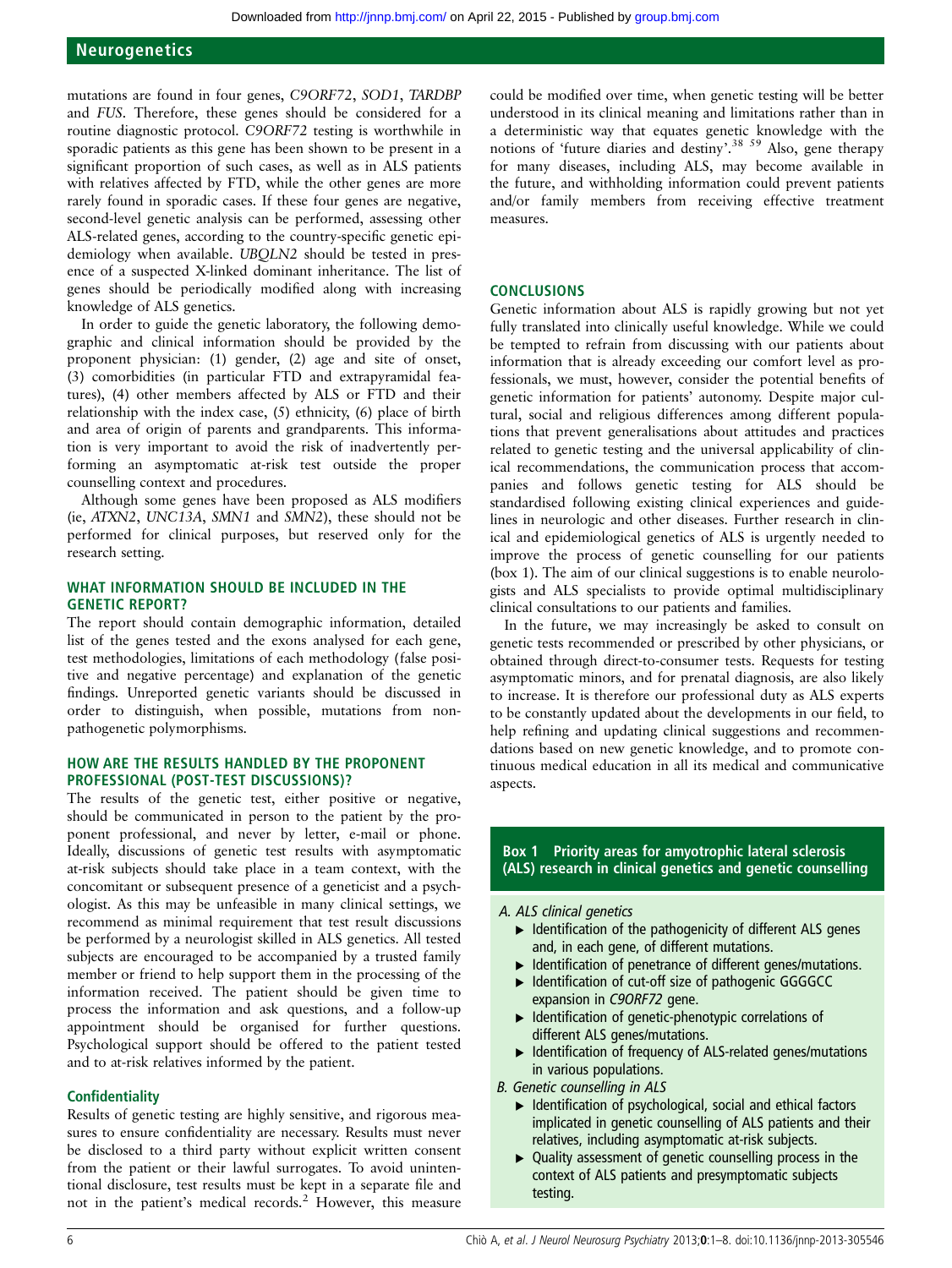### Author affiliations <sup>1</sup>

<sup>1</sup>Department of Neuroscience, ALS Center, 'Rita Levi Montalcini', University of Torino, Torino, and Azienda Ospedaliera Città della Salute e della Scienza, Torino, Italy

<sup>2</sup>Department of Neuroscience, Section of Neurology, University of Siena, Siena, Italy <sup>3</sup>Departments of Neuroscience, Rehabilitation, Ophthalmology, Genetics and Maternal-Pediatric Sciences (DINOGMI), University of Genova Italy, Genova, Italy 4 Institute of Neurological Sciences, National Research Council, Cosenza, Italy <sup>5</sup>Department of Neurorehabilitation Sciences, Casa Cura Policlinico, Milano, Italy <sup>6</sup>Department of Neuroscience, Sant'Agostino-Estense Hospital, University of Modena, Modena, Italy

<sup>7</sup>ALS Center, Salvatore Maugeri Foundation IRCSS, Scientific Institute of Milan, Milan, Italy

<sup>8</sup>Neurological Institute, Catholic University and I.CO.M.M. Association for ALS Research, Rome, Italy

<sup>9</sup>Department of Laboratory Medicine, Medical Genetics, Niguarda Ca' Granda Hospital, Milano, Italy

10Molecular Genetics Unit, Department of Clinical Pathology, Azienda Ospedaliera Città della Salute e della Scienza, Torino, Italy

<sup>11</sup>Molecular Genetics Laboratory, Department of Laboratory Medicine, Catholic University of Rome, Rome, Italy

12Department of Medicine, New York University, New York, USA

Acknowledgements The Corteranzo meeting was supported by funds of the Department of Neuroscience, University of Torino, Italy. A Chio received funding from the Health Seventh Framework Programme (FP7/2007–2013) under grant agreement number 259867; the Italian Ministry of Health (grant RF-2010-2309849); Federazione Italiana Giuoco Calcio; and Agenzia Italiana Ricerca per la SLA (grant 2012). MS received funding from Federazione Italiana Giuoco Calcio. GM received funding from the Italian Ministry of Health (grant RF-2010-2309849). MC received funding from the Italian Ministry of Health (grant RF-2010-2309849).

Collaborators List of the others members of the ITALSGEN Consortium. Maria Rosaria Monsurrò, Gioacchino Tedeschi (Naples); Amelia Conte, Marco Luigetti, Serena Lattante, Giuseppe Marangi (Rome); Paolo Volanti (Mistretta); Kalliopi Marinou, Laura Papetti, Christian Lunetta, Giuseppe Lauria Pintor (Milan); Fabrizio Salvi, Ilaria Bartolomei (Bologna); Aldo Quattrone, Antonio Gambardella (Catanzaro); Giancarlo Logroscino, Isabella Simone (Bari); Fabrizio Pisano (Veruno); Rossella Spataro, Vincenzo La Bella, Tiziana Colletti (Palermo); Gianluigi Mancardi, Paola Origone (Genoa); Patrizia Sola (Modena), Giuseppe Borghero, Francesco Marrosu, Maria Giovanna Marrosu, Maria Rita Murru; Gianluca Floris, Antonino Cannas, Valeria Piras, Emanuela Costantino, Carla Pani (Cagliari); Maria Alessandra Sotgiu, Maura Pugliatti, Leslie D. Parish, Paola Cossu (Sassari); Anna Ticca (Nuoro); Carmelo Rodolico, Simona Portaro (Messina); Claudia Ricci (Siena); Cristina Moglia, Irene Ossola, Maura Brunetti, Marco Barberis, Antonio Canosa, Stefania Cammarosano, Davide Bertuzzo, Giuseppe Fuda, Antonio Ilardi, Umberto Manera (Torino); Ilaria Pastore (Cuneo); William Sproviero (Cosenza); Francesco Logullo (Ancona); Raffaella Tanel (Trento).

Contributors A group of researchers with different expertise and focused on ALS genetics met at Corteranzo, Italy, to debate controversies in ALS genetics in order to establish recommendations for the process of genetic counselling in ALS patients and asymptomatic at risk subjects. A Chio and GR conceived and planned the Corteranzo meeting. All authors contributed to meeting discussions. AC and GM provided the initial drafts and figures. All authors contributed to the editing of the manuscript, with final editing undertaken by A Chio, GM, GR, AS and MS.

#### Competing interests None.

Provenance and peer review Not commissioned; externally peer reviewed.

#### **REFERENCES**

- 1 Miller TM, Pestronk A, David W, et al. An antisense oligonucleotide against SOD1 delivered intrathecally for patients with SOD1 familial amyotrophic lateral sclerosis: a phase 1, randomised, first-in-man study. Lancet Neurol 2013;12:435–42.
- 2 Andersen PM, Abrahams S, Borasio GD, et al. EFNS guidelines on the clinical management of amyotrophic lateral sclerosis (MALS)- revised report of an EFNS task force. Eur J Neurol 2012;19:360–75.
- 3 Byrne S, Bede P, Elamin M, et al. Proposed criteria for familial amyotrophic lateral sclerosis. Amyotroph Lateral Scler 2011;12:157–9.
- 4 Chiò A, Calvo A, Mazzini L, et al. Extensive genetics of ALS: a population-based study in Italy. Neurology 2012;79:1983–9.
- 5 Byrne S, Elamin M, Bede P, et al. Absence of consensus in diagnostic criteria for familial neurodegenerative diseases. J Neurol Neurosurg Psychiatry 2012;83:365–7.
- 6 Fanos JH, Gronka S, Wuu J, et al. Impact of asymptomatic at risk genetic testing for familial amyotrophic lateral sclerosis. Genet Med 2011;13:342–8.
- 7 Brooks BR, Miller RG, Swash M, et al. World Federation of Neurology Research Group on Motor Neuron Diseases. El Escorial revisited: revised criteria for the

diagnosis of amyotrophic lateral sclerosis. Amyotroph Lateral Scler Other Motor Neuron Disord 2000;1:293–9.

- 8 Chiò A, Traynor BJ. Identifying potential risk factors for developing amyotrophic lateral sclerosis. Neurodegen Dis Manage 2011;1:463–71.
- 9 Millecamps S, Boillée S, Le Ber I, et al. Phenotype difference between ALS patients with expanded repeats in C9ORF72 and patients with mutations in other ALS-related genes. J Med Genet 2012;49:258–63.
- 10 Andersen PM. Amyotrophic lateral sclerosis associated with mutations in the CuZn superoxide dismutase gene. Curr Neurol Neurosci Rep 2006;6:37-46.
- 11 Van Es MA, Dahlberg C, Birve A, et al. Large-scale SOD1 mutation screening provides evidence for genetic heterogeneity in amyotrophic lateral sclerosis. J Neurol Neurosurg Psychiatry 2010;81:562–6.
- 12 Majounie E, Renton AE, Mok K, et al. Frequency of the C9orf72 hexanucleotide repeat expansion in patients with amyotrophic lateral sclerosis and frontotemporal dementia: a cross-sectional study. Lancet Neurol 2012;11:323–30.
- 13 Tsai CP, Soong BW, Tu PH, et al. A hexanucleotide repeat expansion in C9ORF72 causes familial and sporadic ALS in Taiwan. Neurobiol Aging 2012;33:2232. e11–e18.
- 14 Ogaki K, Li Y, Atsuta N, et al. Analysis of C9orf72 repeat expansion in 563 Japanese patients with amyotrophic lateral sclerosis. Neurobiol Aging 2012;33:2527. e11–e6.
- 15 Felbecker A, Camu W, Valdmanis PN, et al. Four familial ALS pedigrees discordant for two SOD1 mutations: are all SOD1 mutations pathogenic? J Neurol Neurosurg Psychiatry 2010;81:572–7.
- 16 De Jesus-Hernandez M, Mackenzie IR, Boeve BF, et al. Expanded GGGGCC hexanucleotide repeat in noncoding region ofC9ORF72 causes chromosome 9p-linked FTD and ALS. Neuron 2011;72:245–56.
- 17 Fong JC, Karydas AM, Goldman JS. Genetic counseling for FTD/ALS caused by the C9ORF72 hexanucleotide expansion. Alzheimers Res Ther 2012;4:27.
- 18 Van Blitterswijk M, van Es MA, Hennekam EA, et al. Evidence for an oligogenic basis of amyotrophic lateral sclerosis. Hum Mol Genet 2012;21:3776–84.
- 19 Lattante S, Conte A, Zollino M, et al. Classification of familial amyotrophic lateral sclerosis by family history: effects on frequency of genes mutation. Neurology 2012;79:66–72.
- 20 Chiò A, Restagno G, Brunetti M, et al. ALS/FTD phenotype in two Sardinian families carrying both C9ORF72 and TARDBP mutations. J Neurol Neurosurg Psychiatry 2012;83:730–3.
- 21 Weishaupt JH, Waibel S, Birve A, et al. A novel optineurin truncating mutation and three glaucoma-associated missense variants in patients with familial amyotrophic lateral sclerosis in Germany. Neurobiol Aging 2013;34:1516. e9–15.
- 22 Andersen PM, Al-Chalabi A. Clinical genetics of amyotrophic lateral sclerosis: what do we really know? Nat Rev Neurol 2011;7:603–15.
- 23 Al-Chalabi A, Lewis CM. Modelling the effects of penetrance and family size on rates of sporadic and familial disease. Hum Hered 2011;71:281–8.
- 24 Hanby MF, Scott KM, Scotton W, et al. The risk to relatives of patients with sporadic amyotrophic lateral sclerosis. Brain 2011;134:3454–7.
- 25 Al-Chalabi A, Fang F, Hanby MF, et al. An estimate of amyotrophic lateral sclerosis heritability using twin data. J Neurol Neurosurg Psychiatry 2010;81:1324-6.
- 26 Alexander MD, Traynor BJ, Miller N, et al. "True" sporadic ALS associated with a novel SOD-1 mutation. Ann Neurol 2002;52:680–3.
- 27 Chiò A, Calvo A, Moglia C, et al. A de novo missense mutation of the FUS gene in a "true" sporadic ALS case. Neurobiol Aging 2011;32:553, e23–e26.
- 28 Praline J, Guennoc AM, Vourc'h P, et al. Primary lateral sclerosis may occur within familial amyotrophic lateral sclerosis pedigrees. Amyotroph Lateral Scler 2010;11:154-6.
- 29 Van Blitterswijk M, Vlam L, van Es MA, et al. Genetic Overlap between Apparently Sporadic Motor Neuron Diseases. PLoS One 2012;7:e48983.
- 30 Rahman B, Meiser B, Sachdev P, et al. To know or not to know: an update of the literature on the psychological and behavioral impact of genetic testing for Alzheimer disease risk. Genet Test Mol Biomarkers 2012;16:935–42.
- 31 Botkin JR, Croyle RT, Smith KR, et al. A model protocol for evaluating the behavior and psychosocial effects of BRCA1 testing. J Natl Cancer Inst 1996;88:872–81.
- 32 D'Agincourt-Canning L, Baird P. Genetic testing for hereditary cancers: the impact of gender on interest, uptake and ethical considerations. Crit Rev Oncol Hematol 2006;58:114–23.
- 33 American Society of Clinical Oncology Policy Statement Update. Genetic and genomic testing for cancer susceptibility. J Clin Oncol 2010;28:893–901.
- 34 Offitt K, Groeger E, Turner S. The "duty to warn" a patient's family members about hereditary disease risks. JAMA 2004;292:1469-73.
- 35 Lucassen A, Parker M. Confidentiality and sharing genetic information with relatives. Lancet 2010;375:1508–9.
- 36 Gilbar R. Communicating genetic information in the family: the familial relationship as the forgotten factor. J Med Ethics 2007;33:390–3.
- 37 McCluskey L. Asymptomatic at risk Genetic Testing for ALS. Virtual Mentor. Ethics J of Am Med Ass 2006;8:16–9.
- 38 Surbone A. Social and ethical implications of BRCA testing. Ann Oncol 2011;22 (suppl 1):i60–6.
- 39 Lolkema MP, Gadellaa-van Hooijdonk CG, Bredenoord Al, et al. Ethical, Legal, and Counseling Challenges Surrounding the Return of Genetic Results in Oncology. J Clin Oncol 2013;31:1842–8.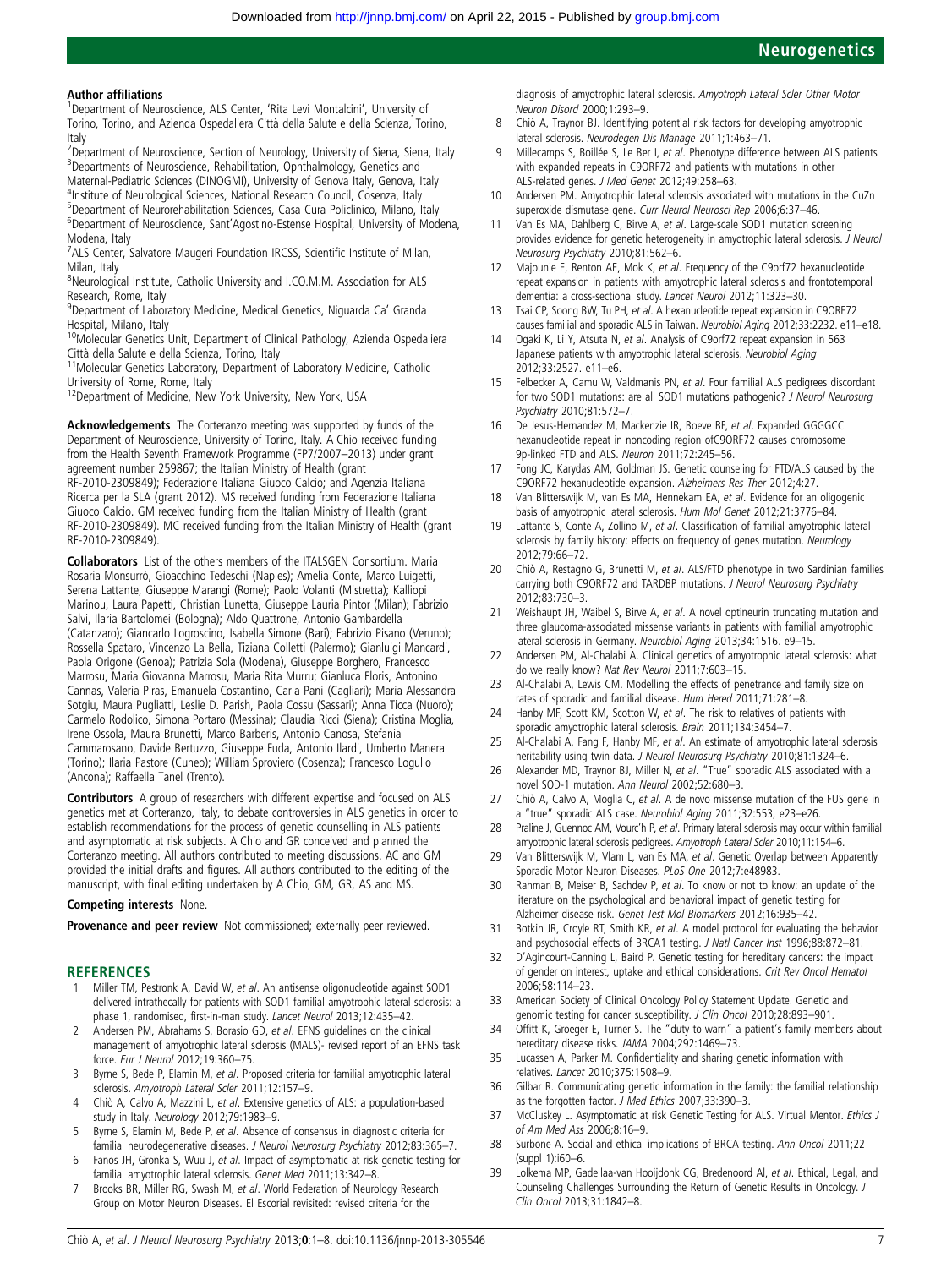### **Neurogenetics**

- 40 Billings PR, Kohn MA, deCuevas M, et al. Discrimination as a consequence of genetic testing. Am J Hum Genet 1992;40:476–82.
- 41 Matloff ET, Shappell H, Brierley K, et al. What would you do? Specialists' perspectives on cancer genetic testing, prophylactic surgery, and insurance discrimination. J Clin Oncol 2000;18:2484–92.
- 42 Billings PR. Genetic nondiscrimination. Nat Genet 2005;37:559-60.
- 43 Bill HR. 493 at [http://thomas.loc.gov](http://dx.doi.org/10.1136/jnnp-2013-305726)
- 44 Nicolas P. Ethical and juridical issues of genetic testing. A review of the international regulation. Crit Rev Oncol Hematol 2009;69:98–107.
- 45 Burke W, Pinsky LE, Press NA. Categorizing genetic tests to identify their ethical, legal, and social implications. Am J Med Genet 2001;106:233–40.
- 46 Rhodes R. Genetic links, family ties, and social bonds: rights and responsibilities in the face of genetic knowledge. J Med Phil 1988;23:10-30.
- 47 Shaw MW. Testing for Huntington gene: a right to know, a right not to know, or a duty to know. Am J Med Genet 1987;26:243–6.
- 48 Zinberg RE. Genetic testing: is there a right not to know? MCN Am J Matern Child Nurs 2006;31:144.
- 49 American College of Medical Genetics and Genomics. ACMG Recommendations for Reporting of Incidental Findings in Clinical Exome and Genome Sequencing. Approved March 19, 2013. [http://www.acmg.net/AM/Template.cfm?Section=Home3](http://dx.doi.org/10.1136/jnnp-2013-305727) and [http://www.acmg.net/docs/ACMG\\_Releases\\_Highly-Anticipated\\_](http://thomas.loc.gov) [Recommendations\\_on\\_Incidental\\_Findings\\_in\\_Clinical\\_Exome\\_and\\_Genome\\_](http://thomas.loc.gov) [Sequencing.pdf](http://thomas.loc.gov) (accessed 31 May 2013).
- 50 Rodriguez LL, Brooks LD, Greenberg JH, et al. The Complexities of Genomic Identifiability. Policy Forum Science 2013;339:275–6.
- 51 European Society of Human Genetics. Genetic testing in asymptomatic minors: recommendations of the European Society of Human Genetics. Eur J Hum Genet 2009;17:720–1.
- 52 The American Society of Human Genetics Board of Directors and The American College of Medical Genetics Board of Directors. Points to consider: Ethical, legal and psychosocial implications of genetic testing in children and adolescents. Am J Hum Genet 1995;57:1233–41.
- 53 Wertz D, J Fanos J, Reilly P. Genetic testing for children and adolescents. Who decides? J Am Med Assoc JAMA 1994;272:875–81.
- 54 Lippman A. Prenatal genetic testing and screening: constructing needs and reinforcing inequities. Am J Law Med 1991;17:15–50.
- 55 Quinn GP, Vadaparampil ST, Bower B, et al. Decisions and ethical issues among BRCA carriers and the use of preimplantation genetic diagnosis. Minerva Med 2009;100:371–83.
- 56 Kapp MB. Physicians' legal duties regarding the use of genetic test to predict and diagnose Alzheimer disease. J Leg Med 2000;21:445–75.
- 57 Kim SY, Karlawish JH, Caine ED. Current state of reseaerch on decision-making competence of cognitively impaired elderly persons. Am J Geriatric Psychiatry 2002;10:151–5.
- 58 OECD Guidelines for Quality Assurance of Molecular Genetic Testing. 2007. [http://](http://www.acmg.net/AM/Template.cfm?Section=Home3) [www.oecd.org/sti/biotechnologypolicies/38839788.pdf](http://www.acmg.net/AM/Template.cfm?Section=Home3)
- 59 Murray T. Genetic Exceptionalism and 'Future Diaries': Is Genetic Information Different from Other Medical Information? In: Rothstein M. ed. Genetic secrets: protecting privacy and confidentiality in the genetic era. New Haven: Yale University Press, 1997:60–73.